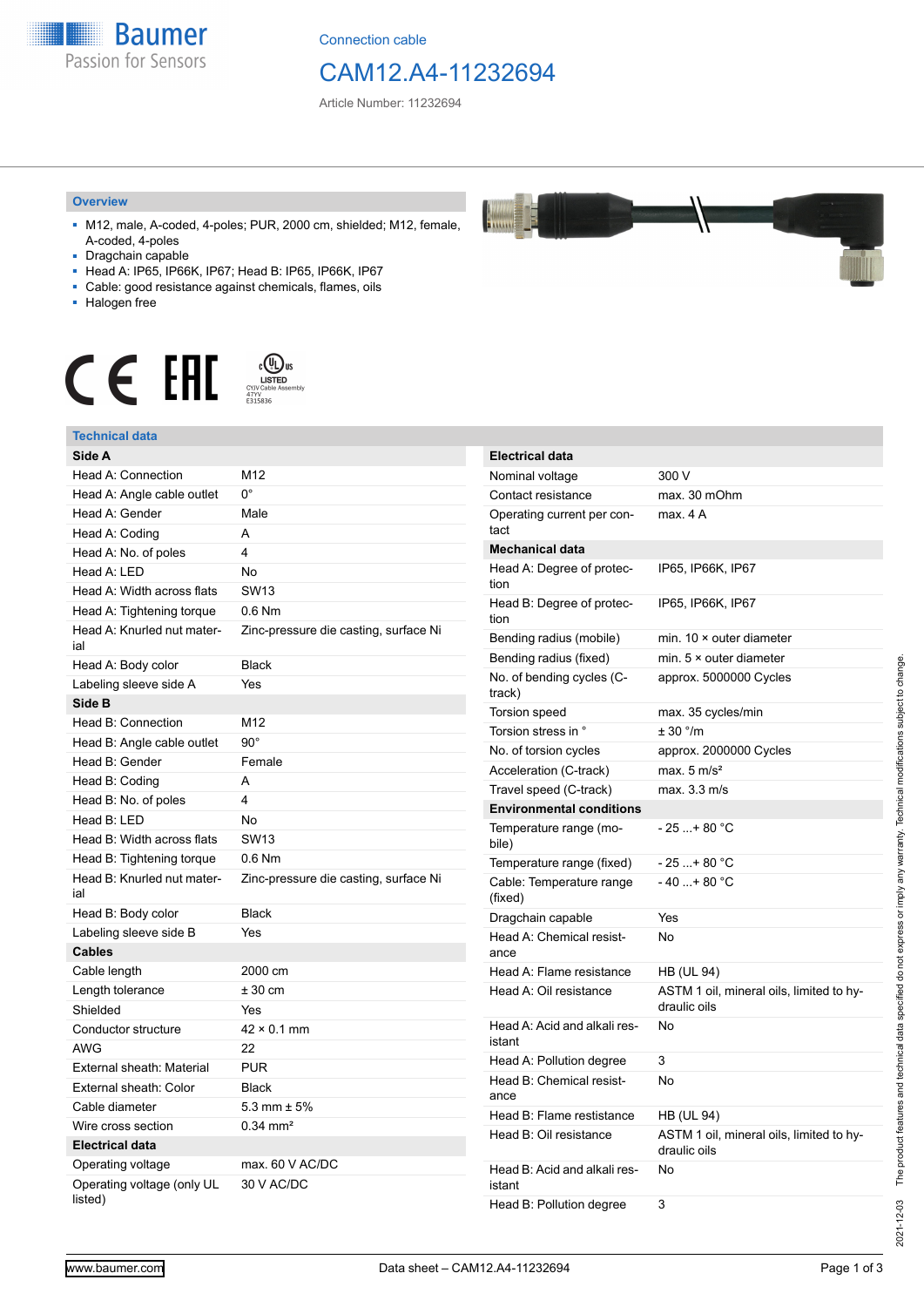

Connection cable

# CAM12.A4-11232694

Article Number: 11232694

#### **Technical data**

**Technical drawing**

**Side A**

## **Environmental conditions**

Cable: Chemical resistance Good (DIN EN 60811-404)

Cable: Flame resistance Conform UL 1581 §1090 (H); CSA FT2; IEC 60332-2-2

## **Environmental conditions**

Cable: Silicone-free Yes

Cable: Oil resistance Good (DIN EN 60811-404)

# **Side B**

## **Technical drawing**





#### **Coding**





**Coding**